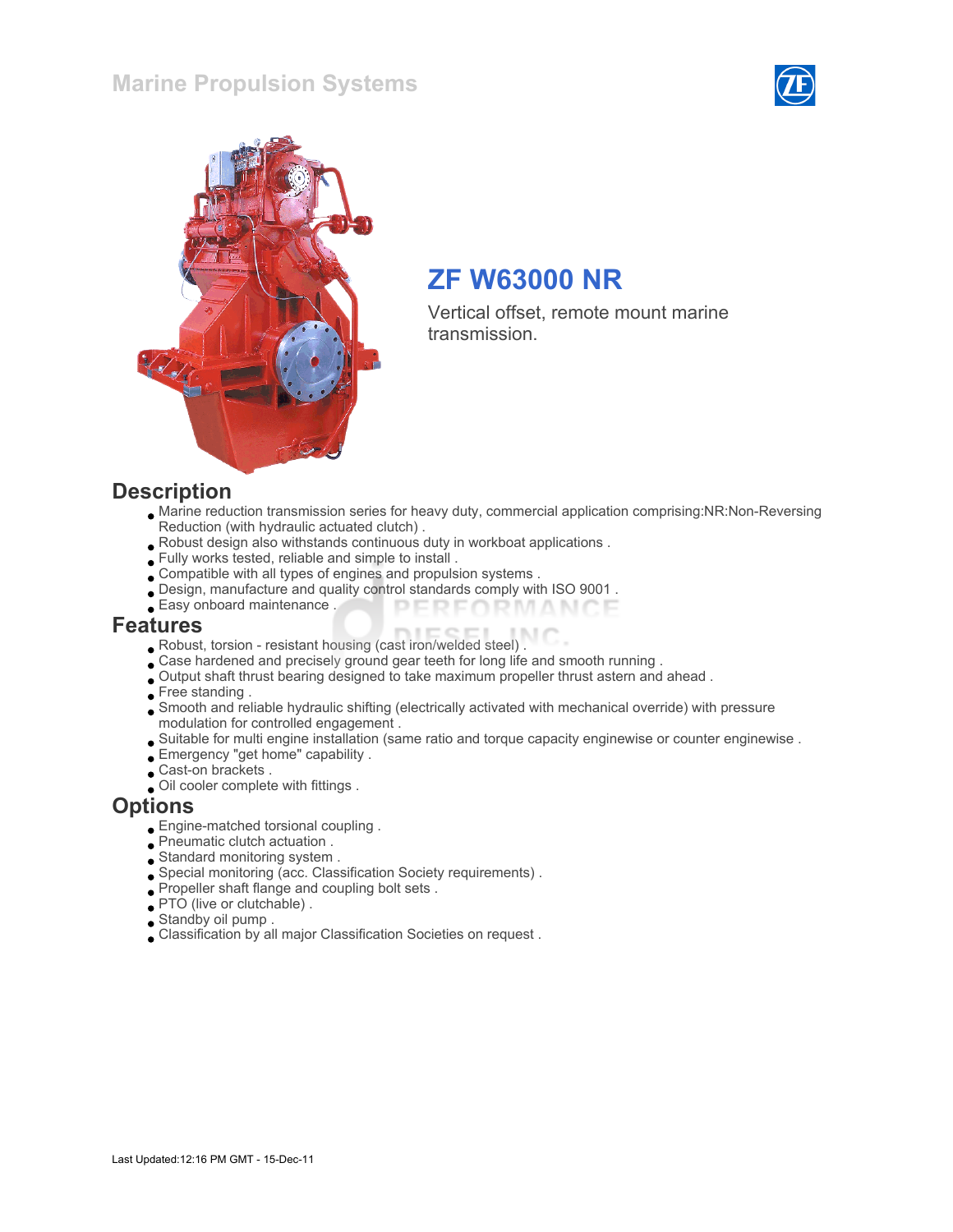# ZF W63000 NR Ratings

## Continuous Duty

| <b>RATIOS</b>         | MAX. TORQUE POWER/RPM |                                                         |                                                        |    | <b>INPUT POWER CAPACITY</b> |         |           |    |           | MAX. |            |
|-----------------------|-----------------------|---------------------------------------------------------|--------------------------------------------------------|----|-----------------------------|---------|-----------|----|-----------|------|------------|
| <b>Ball</b>           | Nm                    | ftlb                                                    | <b>kW</b>                                              | hp | <b>kW</b>                   | hp      | <b>kW</b> | hp | <b>kW</b> | hp   | <b>RPM</b> |
|                       |                       |                                                         |                                                        |    |                             | 600 rpm | 750 rpm   |    | 1000 rpm  |      |            |
| $\blacksquare$  2.481 | 70288                 |                                                         | 51842 7.3600 9.8699 4416 5922 5520 7402 7360 9870      |    |                             |         |           |    |           |      | 1000       |
| $\blacksquare$ 2.917  | 69731                 |                                                         | 51431 7.3017 9.7917 4381 5875 5476 7344 7302 9792 1000 |    |                             |         |           |    |           |      |            |
| $\boxed{\Box}$ 3.476  | 57536                 |                                                         | 42436 6.0247 8.0793 3615 4848 4519 6059 6025 8079      |    |                             |         |           |    |           |      | 1000       |
| $\Box$ 4.000          | 44047                 | 32487                                                   | 4.6123 6.1851 2767 3711 3459 4639 4612 6185            |    |                             |         |           |    |           |      | 1000       |
| $\Box$ 4.500          |                       | 34995 25811 3.6644 4.9140 2199 2948 2748 3686 3664 4914 |                                                        |    |                             |         |           |    |           |      | 1000       |

\* Special Order Ratio.

Ratings shown for the ZF W17000, and larger gearboxes, are valid for applications without ice classification and comply with BV (Bureau Veritas) rules.

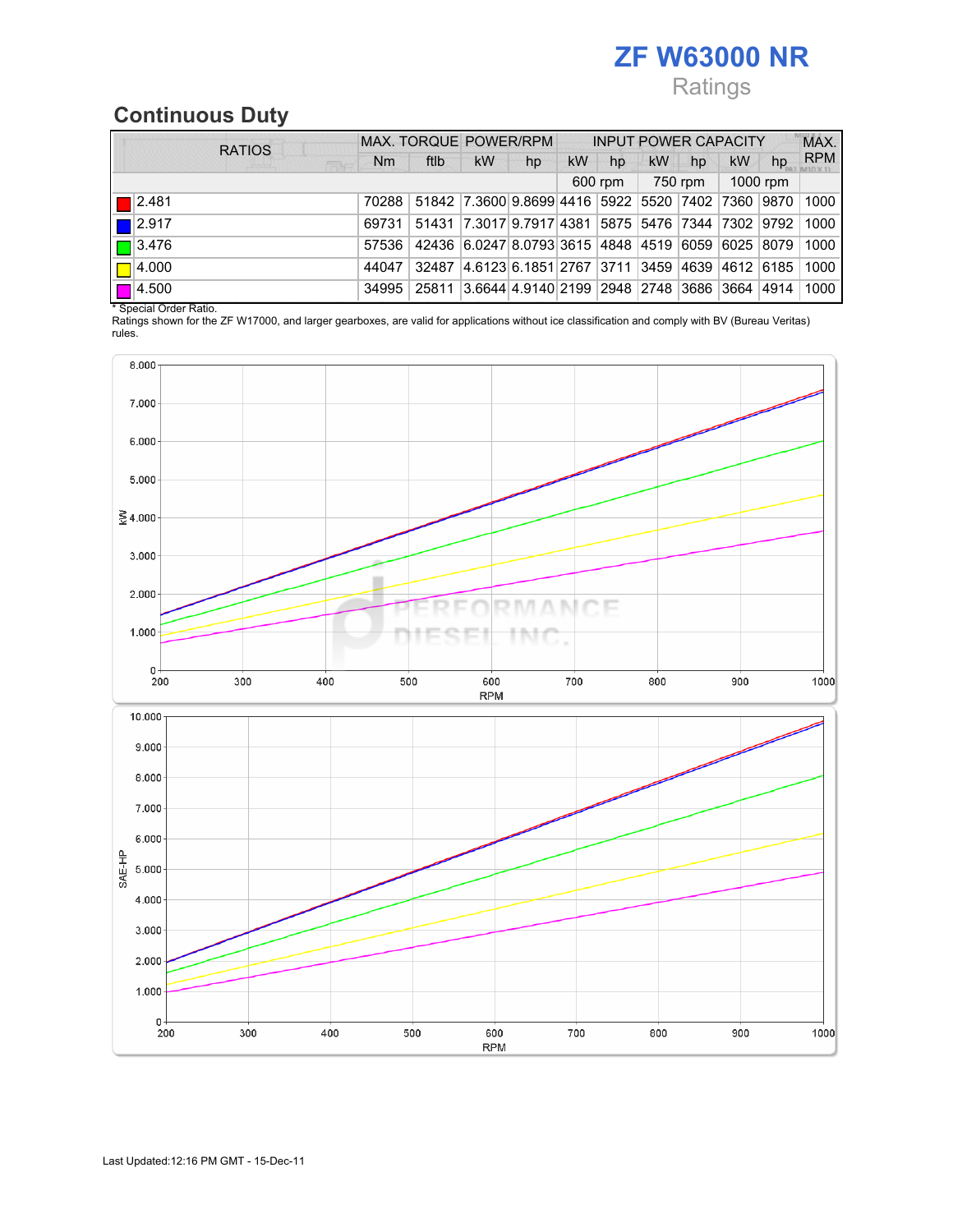ZF W63000 NR **Dimensions** 



|            |                                        |                |                | mm (inches)                | MIU X 1 |                |  |  |  |  |
|------------|----------------------------------------|----------------|----------------|----------------------------|---------|----------------|--|--|--|--|
| A          | B <sub>1</sub>                         | B <sub>2</sub> | H <sub>1</sub> | H <sub>2</sub>             |         | L <sub>1</sub> |  |  |  |  |
| 670 (26.4) | 995 (39.2)<br>900 (35.4)<br>995 (39.2) |                | 1,367 (53.8)   | 1,836 (72.3)               |         | 346 (13.6)     |  |  |  |  |
|            |                                        | Weight kg (lb) |                | Oil Capacity Litre (US qt) |         |                |  |  |  |  |
|            |                                        | 9,200(20,240)  |                | 370 (392)                  |         |                |  |  |  |  |

# Output Coupling Dimensions

| A  |    | В  |    | C  |    |                                                    |              |     | <b>Bolt Holes</b><br>Diameter (E) |              |
|----|----|----|----|----|----|----------------------------------------------------|--------------|-----|-----------------------------------|--------------|
| mm | In | mm | In | mm | In | mm                                                 | $\mathsf{I}$ | No. | mm                                | $\mathsf{I}$ |
|    |    |    |    |    |    | 720   28.3   650   25.6   410   16.1   71.0   2.80 |              | 18  | 37.0                              | 1.46         |
|    |    |    |    |    |    |                                                    |              |     |                                   |              |
|    |    |    |    |    |    |                                                    |              |     |                                   |              |

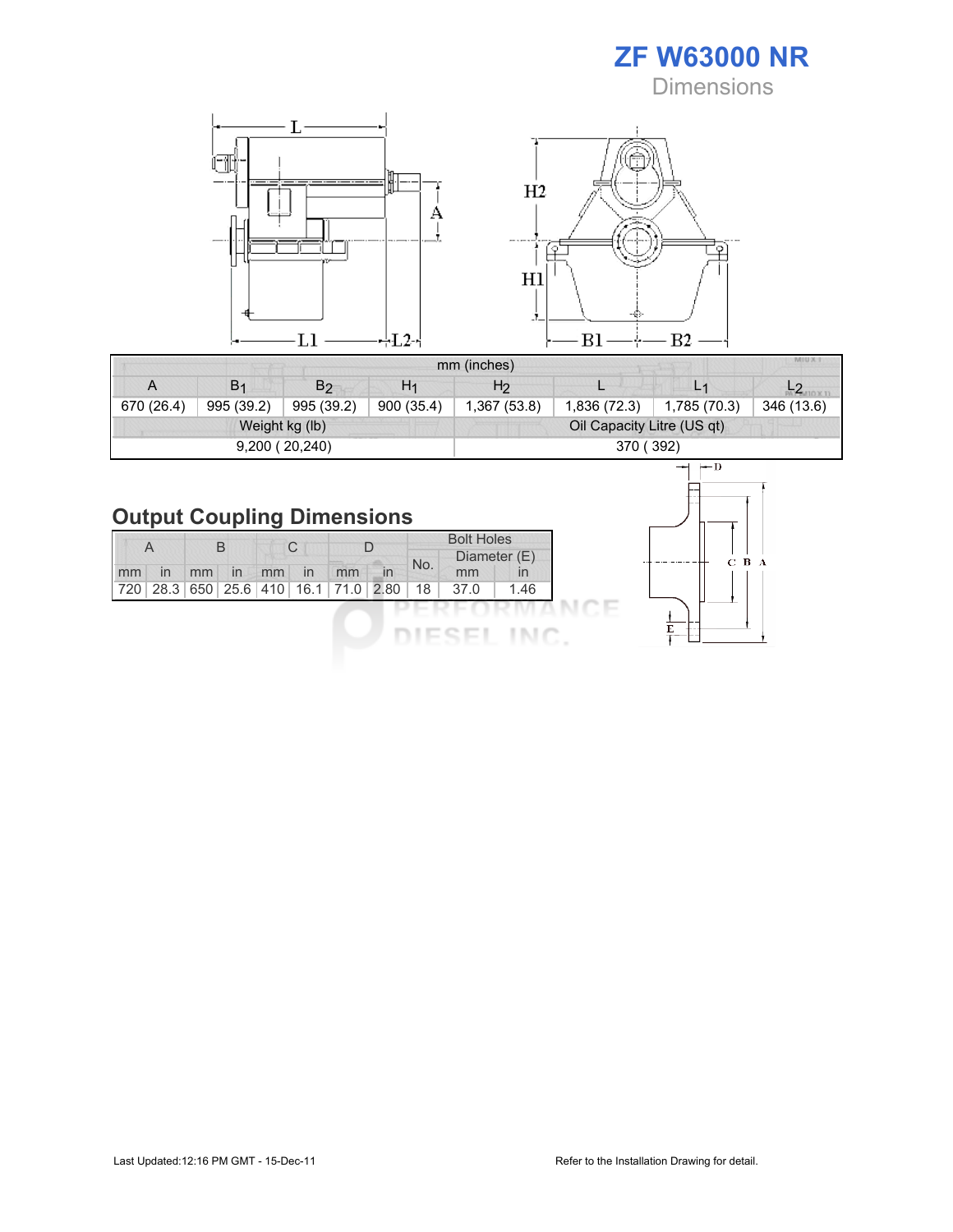

### PTO Configurations



PTO4 (Clutchable)

PTO5 (Live)